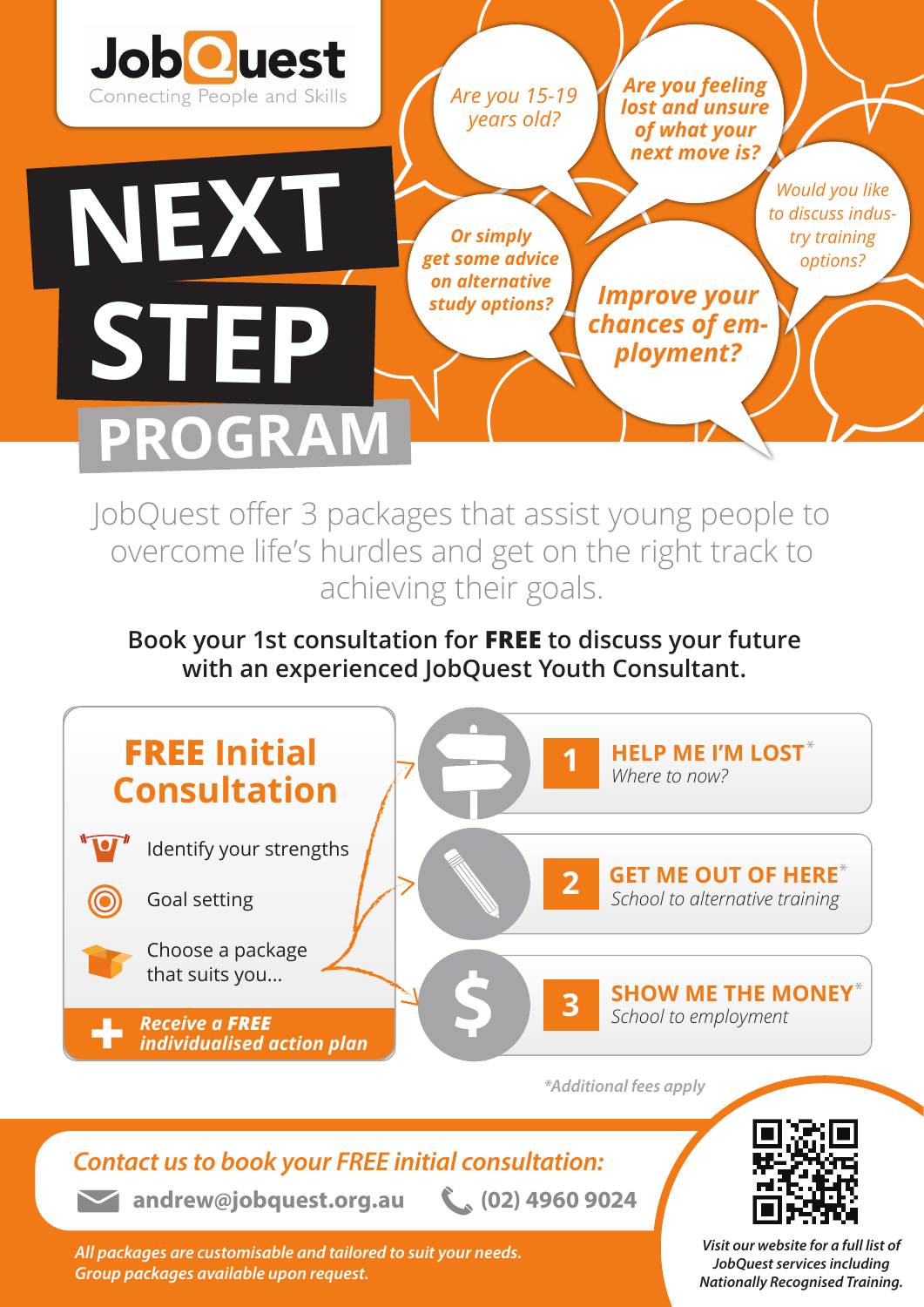# Looking for a job can be tough!

Once you have made it to an interview, make sure you make the best impression you can with these helpful hints.

### **INTERVIEW TIPS TOP 10**

**1**

**2**

**3**

**4**

**5**

**6**

**7**

**8**

**9**

**10**

### **CHECKLIST BEFORE YOUR INTERVIEW**

| Look the part.<br>Dress appropriately for the job you<br>are applying.                                                                                                                     | <b>Have I got:</b>                                                                                                                   |
|--------------------------------------------------------------------------------------------------------------------------------------------------------------------------------------------|--------------------------------------------------------------------------------------------------------------------------------------|
| <b>Tick Tock!</b>                                                                                                                                                                          | Spare copies of resume and application letter                                                                                        |
| Be on time for the interview; arrive<br>10minutes early.                                                                                                                                   | Pen and notebook                                                                                                                     |
| <b>Be interested.</b><br>Show enthusiasm, have knowledge about<br>the employer and industry. Make it clear<br>you REALLY want the job.                                                     | Portfolio: May include original references, certificates,<br>exam results along with copies you can leave with<br>the interviewer/s. |
| Know your stuff.<br>Research the company and industry.                                                                                                                                     | Examples of relevant work (if applicable)                                                                                            |
| <b>Take a breath!</b>                                                                                                                                                                      | Details of interview: Time, address & interviewer's name                                                                             |
| It is normal to be nervous. Take your time<br>to answer questions you are asked and<br>ask questions if you do not understand<br>what the interview is asking.                             | Brief information about the business for<br>last minute review on way to interview                                                   |
| <b>Go it alone!</b><br>Don't bring a friend or family member                                                                                                                               | Umbrella (if necessary)                                                                                                              |
| into the interview with you.                                                                                                                                                               | Hair comb or touch up toiletries                                                                                                     |
| Your resume is the key.<br>Have a well formatted professional<br>resume that showcases your skills. Be<br>honest on your resume, the interviewer<br>will be asking you questions about it. | $Aml$ :                                                                                                                              |
| <b>Make the right impression!</b><br>Make good eye contact, always greet                                                                                                                   | Wearing an appropriate outfit for the job<br>I am applying for that is clean and ironed?                                             |
| with a hand shake, smile and be<br>mindful of your posture and language.                                                                                                                   | Wearing minimal makeup?                                                                                                              |
| Don't be afraid to ask!<br>Have a relevant question ready to ask<br>the interviewer. It looks great if you                                                                                 | Well groomed and showered?                                                                                                           |
| are interested in knowing more about<br>the job and company.                                                                                                                               | Taking a positive attitude with me to the interview?                                                                                 |
| Follow up.<br>Repartient but if you have not heard                                                                                                                                         | Wearing earphones or have my phone visible?                                                                                          |

(Be sure to turn phone off and remove all distractions)

Be patient, but if you have not heard anything call 3 days after you expected to hear from them.